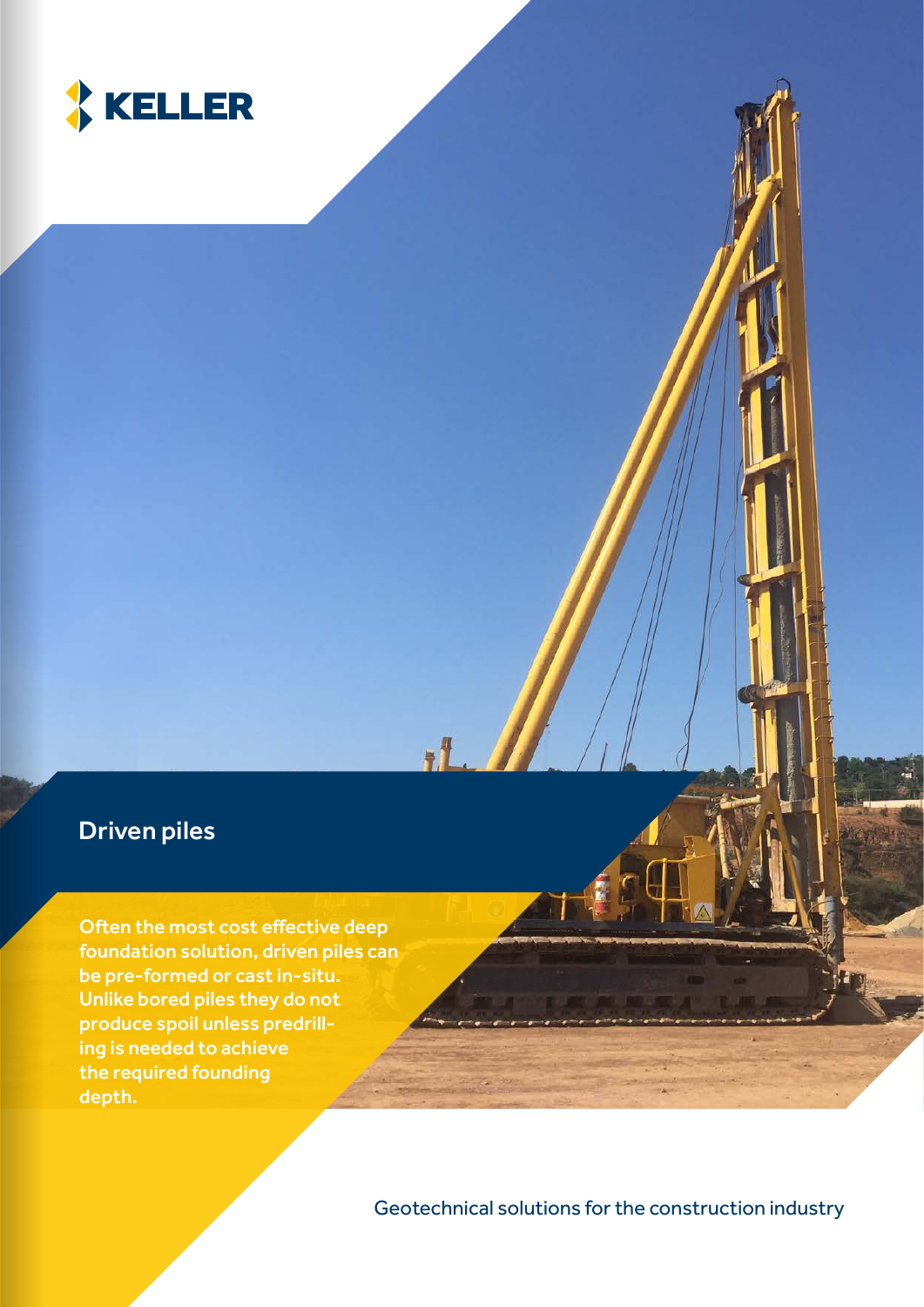# KELLER

## **Benefits**

Locating **Driving the pile Close-up** into the soil



Final driven pile in the soil

Keller's driven piles are often the most cost effective foundation solution for difficult ground conditions such as deep soft soils or contaminated "brown-field" sites, where the disposal of soil is difficult or expensive. There are several techniques of driven piles including cast in-situ and pre-formed (concrete or steel piles) :

- Cast in-situ Franki or KGB piles. These piles are formed with an enlarged base, and can take high loads when compared to straight shafted piles, and can generally be founded at shallower depth due to the enhanced base capacity.
- DCIS piles. Quick to install, these piles are often installed with an integral pile cap that can reduce the thickness of any floor slab that is supported by them.
- Pre-formed Precast piles. These can normally be reinforced or prestressed. They can be a variety of shapes, square, circular or hexagonal. Precast piles may also be coated with a bituminous layer to combat very aggressive ground conditions.
- Steel piles. Useful where there are obstructions in the ground or where piles have to be driven over water. These can be tubular or "H" in section shape.

### Applications

The versatility and robust nature of Keller's driven piles allows them to be used for all types of construction, particularly in aggressive soil conditions. The fact that they are driven to a "set" or a predetermined resistance, means that they are well suited to sites where the ground conditions are highly variable.

# Technical highlights

- 
- 
- 
- Rapid follow-on construction
- 
- 
- Noise and vibration needs to be considered and managed

## Driven piles – Product description

Driven pre-formed piles are installed using hydraulic or diesel hammers to a designed depth or resistance. For precast and steel piles individual elements may be joined together either using pile joints (Keller has developed its own range of cost effective pile joints) or by welding. This means that preformed piles may be driven to great depths (exceeding 80 m).

For cast in-situ piles, heavy steel tubes are either top or bottom driven into the ground, again to a designed depth or resistance. Once the desired toe





| Small pile size                         | Medium pile size                                                                  | Large pile size            |
|-----------------------------------------|-----------------------------------------------------------------------------------|----------------------------|
| Underpinning houses and light buildings | Foundations for new buildings                                                     | Wind turbines and pylons   |
| Limited headroom                        | Infrastructure                                                                    | River bridge foundations   |
| Difficult access                        | Floor slabs and load transfer platforms                                           | Bridge abutments and piers |
|                                         | Used in conjunction with king post walls -<br>lateral support for earth retention | Marine construction        |

level is reached, concrete is introduced into the tube by skip or pump, reinforcement placed and the tube extracted. Various diameters may be selected and Keller will normally advise the client as to the optimum size, dependent on the ground conditions, to reduce the overall pile length (and cost).

An enlarged base can be formed at the pile toe after driving but before placement of the shaft concrete. This enlarged base significantly enhances pile settlement performance and increases pile load capacity.